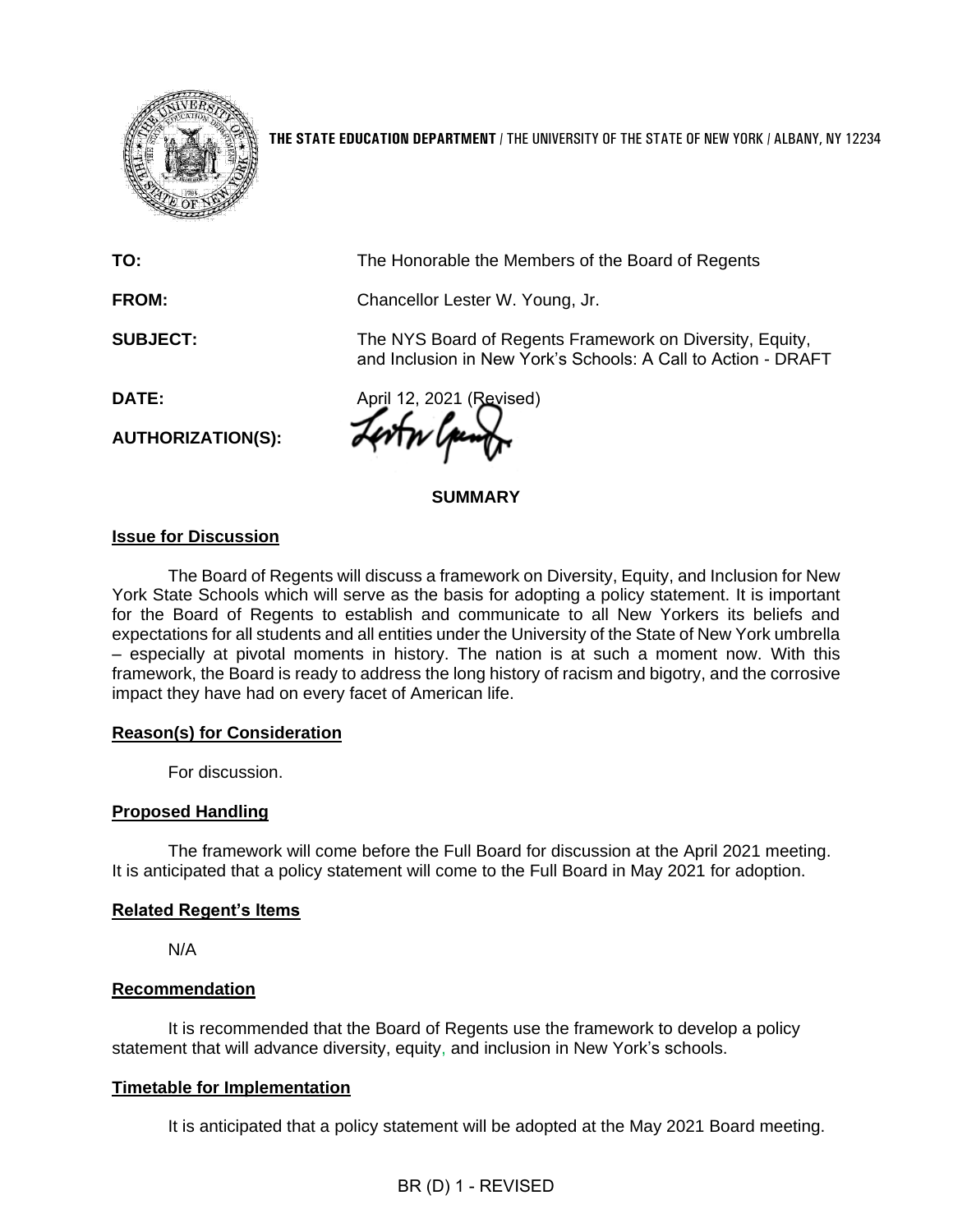The NYS Board of Regents Framework on Diversity, Equity, and Inclusion in New York'sSchools: A Call to Action - DRAFT

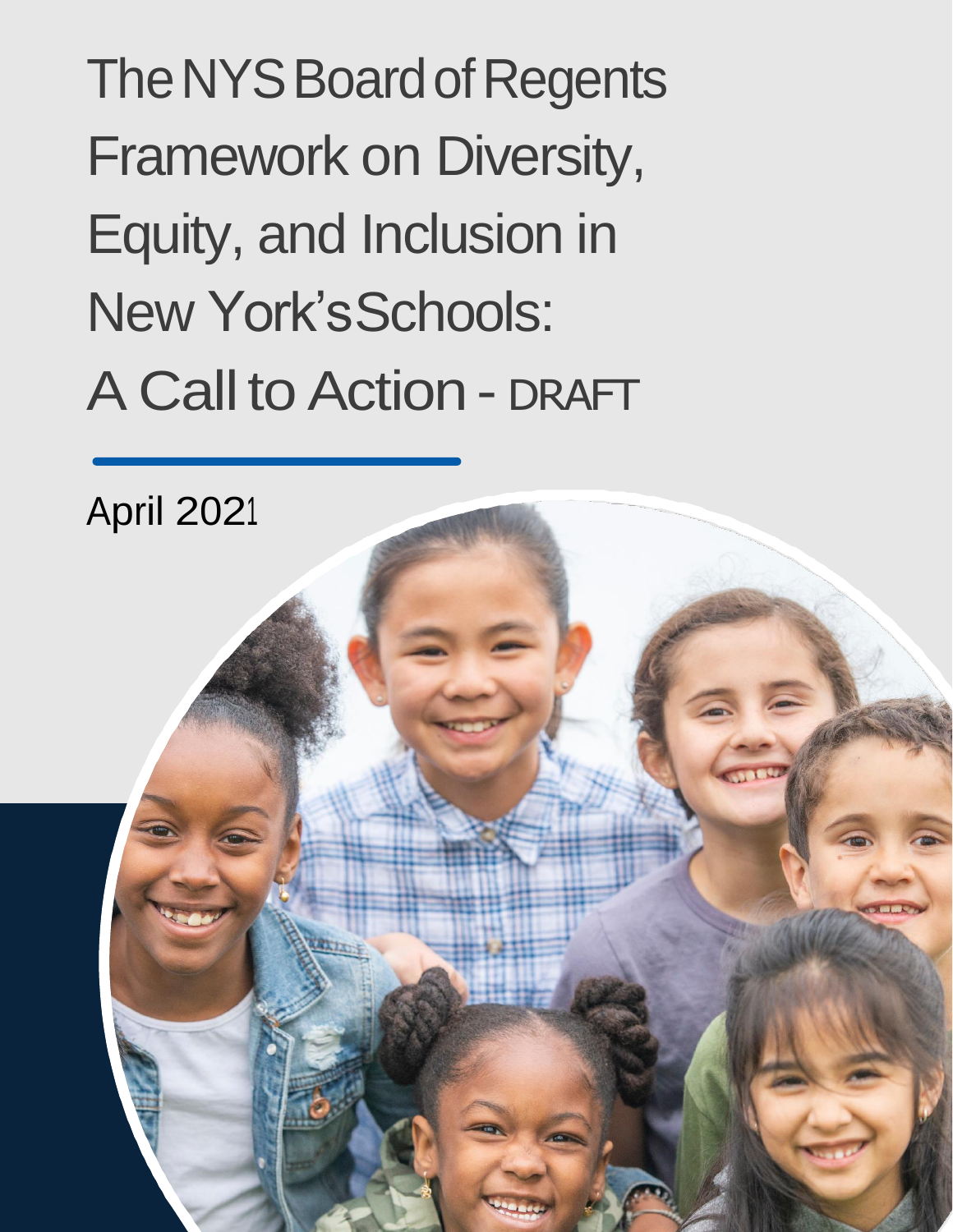# **The NYS Board of Regents Framework on Diversity, Equity, and Inclusion in New York's Schools: A Call to Action**

# Table of Contents

| Suggested Elements of a District's Diversity, Equity, and Inclusion Policy  8 |  |
|-------------------------------------------------------------------------------|--|
|                                                                               |  |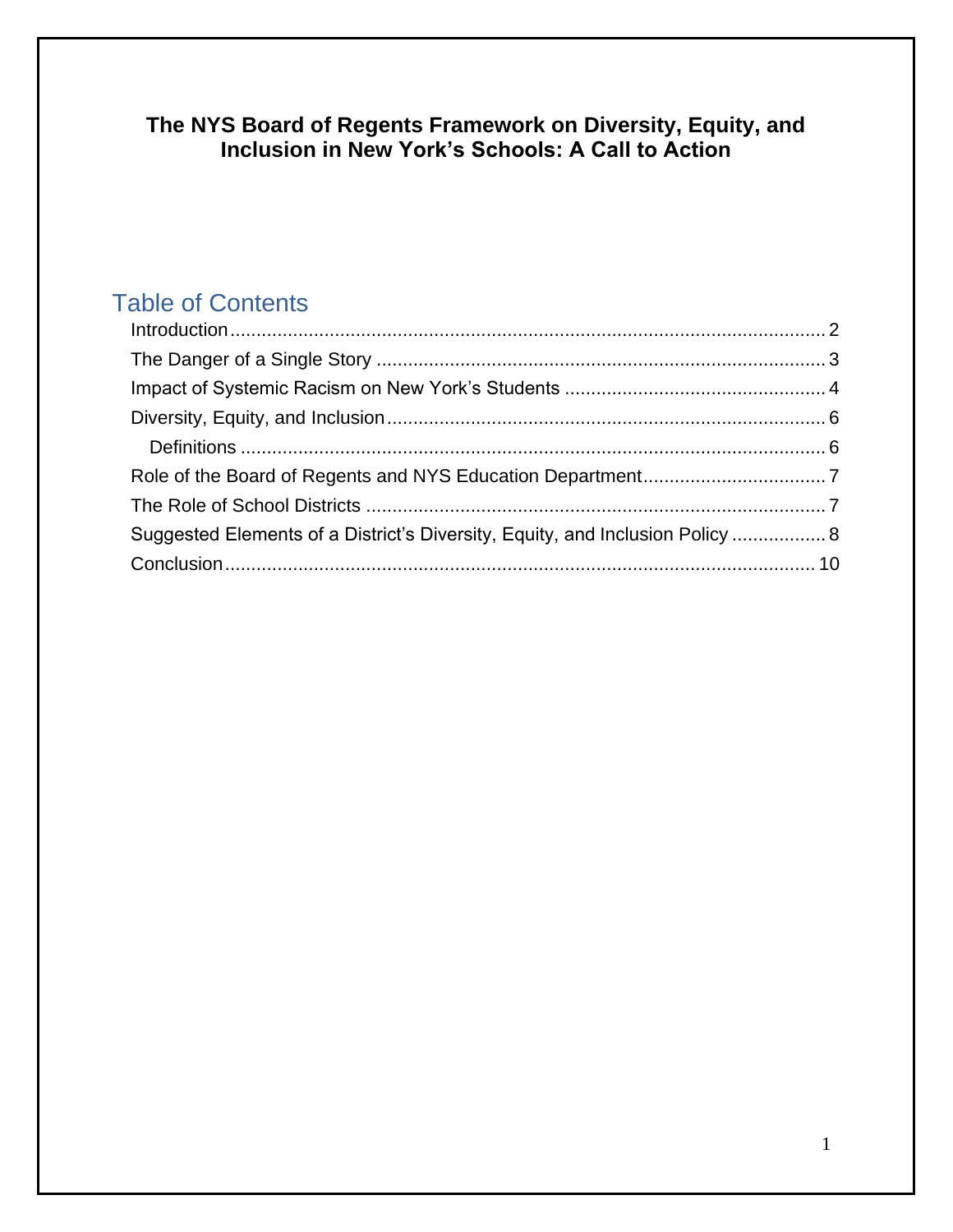### <span id="page-3-0"></span>**Introduction**

 The New York State Constitution authorizes the Board of Regents to oversee the general supervision of all educational activities within the State. The Regents exercise their authority in various ways, including by promulgating rules and regulations, adopting student learning standards, establishing academic and graduation requirements, and providing guidance and best practices to the field. The Board may also exercise its authority by adopting policy positions on issues of significant educational and societal importance. It is important for the Board of Regents to establish and communicate to all New Yorkers its beliefs and expectations for all students – especially at pivotal moments in history. The nation is at such a moment now. Finally, we appear ready to address our long history of racism and bigotry, and the corrosive impact they have had on every facet of American life. A confluence of events has brought us to this point of reckoning, including: • The senseless, brutal killing of Black and Brown men and women at the hands of law enforcement – and the ensuing demands for real and enduring racial justice in the face of this inhumanity; 22 • A dangerous spike in violence aimed at Asian Americans and Pacific Islanders – fueled in part by lies that attempt to link the Asian community with the creation and spread of the Coronavirus; 25 • A renewed wave of discrimination and hateful rhetoric directed at those thought to be different or somehow "not quite" American, including (but not limited to) Jewish 27 Americans, Muslim Americans, LGBTQ<sup>[1](#page-3-1)</sup> individuals, individuals with disabilities, immigrants and refugees, especially those arriving at the southern border. • The terrible toll that COVID-19 has had on all our lives, communities, and school systems. The disproportionate impact of this pandemic has surfaced and further exacerbated long-standing educational inequities, predominantly impacting Black, Latinx, Asian, Indigenous and poor student populations and students with disabilities. Additionally, school closures and the resulting learning loss for our most marginalized students compound existing learning disparities, leading to the potential for poor life outcomes and lingering long-term effects. These national tragedies have combined to create a perfect storm – a storm that is powerful enough to propel us beyond the systemic racism that has come to define America's institutions. This systemic racism pervades all aspects of our lives, including policing, education, healthcare, employment, housing, access to capital, and in almost every other conceivable realm. It limits our potential as individuals, as communities, and as a nation. There is no single, isolated answer that will solve these pervasive 43 problems; rather, the approach must be holistic and inclusive – and the State Education

<span id="page-3-1"></span>This initialism stands for lesbian, gay, bisexual, transgender, and queer or questioning.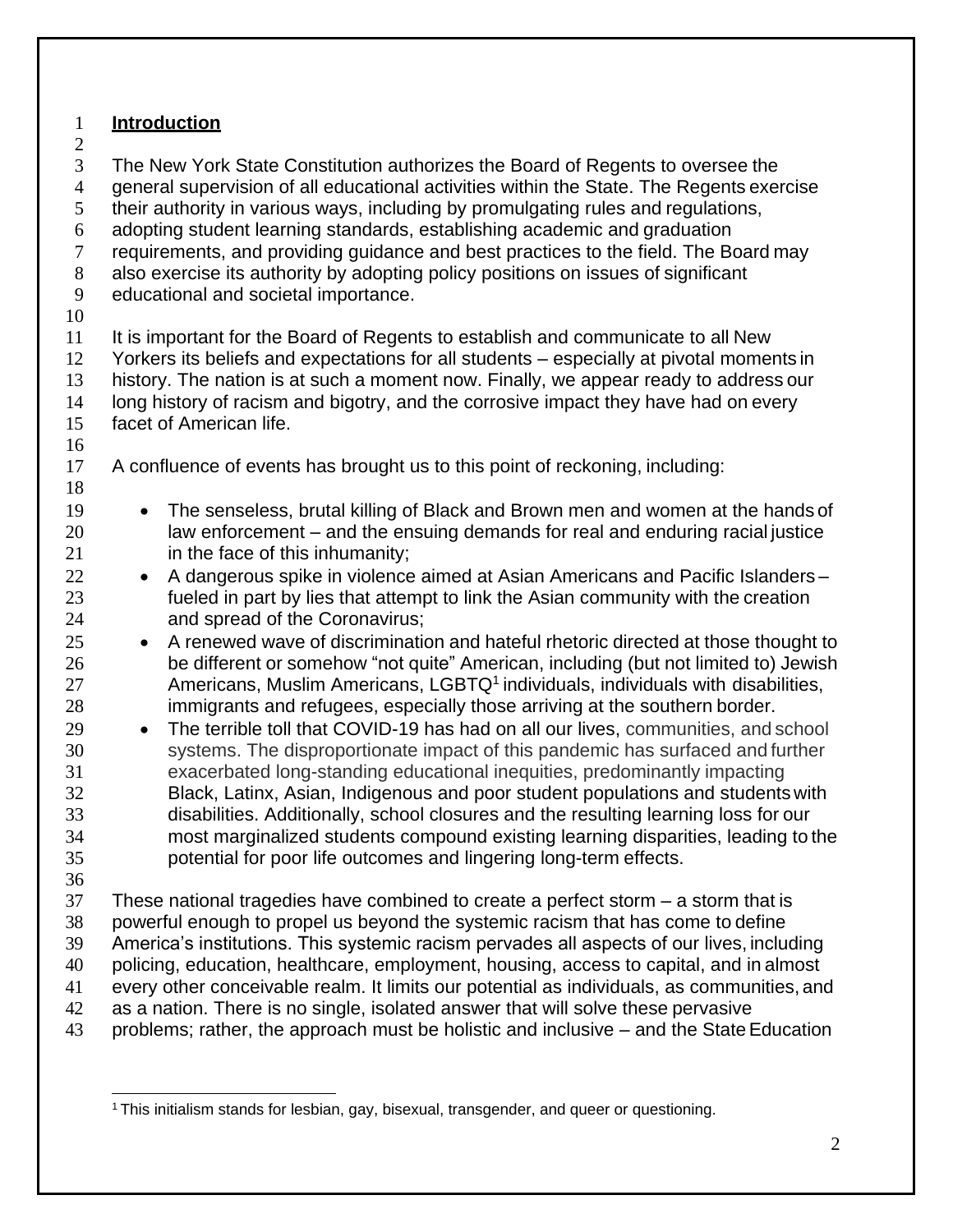Department and New York's schools will be an integral part of the solution. The way we educate new generations of students will shape our nation's course for years to come.

#### <span id="page-4-0"></span>**The Danger of a Single Story**

 Nigerian author Chimamanda Ngozi Adichie warned of the dangers inherent in telling a story from only one perspective. She explained that "the single story creates stereotypes, and the problem with stereotypes is not that they are untrue, but that they are incomplete. They make one story become the only story." When one story becomes the only story, it becomes the "definitive" story. But when that happens in school, it cheats students of the opportunity to learn the entirety of the nation's history. And it deprives many of them the chance to see themselves as part of the American story. How can students fully comprehend Westward Expansion without knowing what it was like for Native Americans to be violently displaced from their homes and forced to walk the Trail of Tears? How can they understand the full import of America's involvement in World War II without hearing firsthand accounts of Japanese Americans who were interned in concentration camps by their own government? We must tell the stories of all those who have contributed to the development of this country and all those who continue to make it the diverse and beautiful tapestry it is today: those who are indigenous to the land; those who were taken from their African homes and brought to America's shores in chains; those who journeyed here as part of the great European migration of the 19th and 20th centuries; those who traveled from Asia and India, the Caribbean, Puerto Rico, Mexico, Central and South America – and those who today seek refuge from poverty, violence, and tyranny. As Pulitzer Prize-winning journalist Isabel Wilkerson instructs, understanding another's perspective does not happen easily; it requires hard work, particularly on the part of those in the "dominant caste." Ms. Wilkerson writes: Radical empathy, on the other hand, means putting in the work to educate oneself and to listen with a humble heart to understand another's experience from their perspective, not as we imagine we would feel. Radical empathy is not about you and what you think you would do in a situation you have never been in and perhaps never will. It is the kindred connection from a place of deep knowing that opens your spirit to the pain of another as they perceive it. The nation's founders laid the groundwork that established America as a democratic republic. The founding ideals are democracy, rights, liberty, opportunity, andequality. However, our history courses often fail to underscore our nation's long, oftenturbulent struggle between the ideals of freedom and equality and, more recently, voting rights.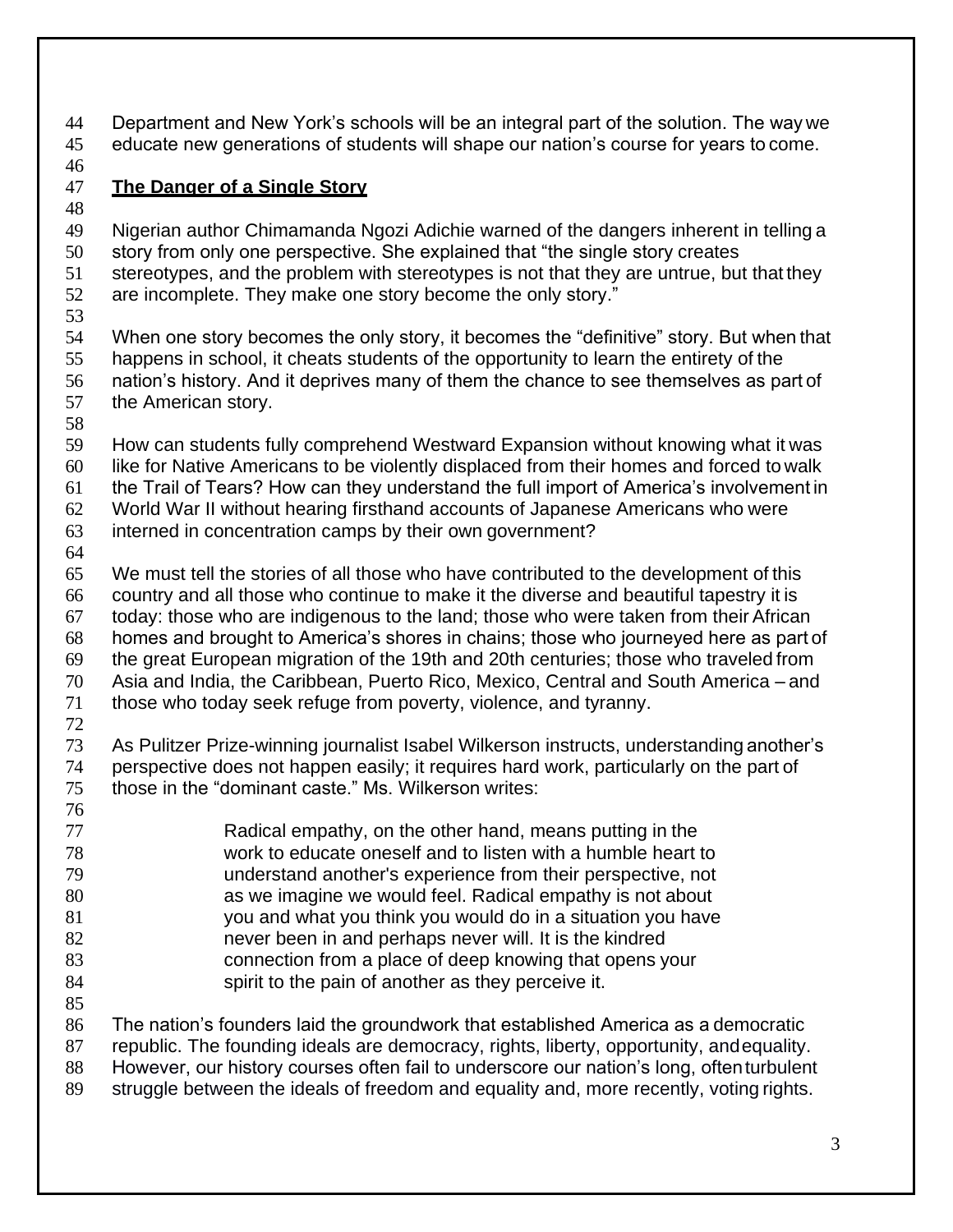90 All students deserve to learn about America's entire, unvarnished history – evenwhen

- 91 that complete story casts an unflattering light on historical figures who have longbeen 92 revered.
- 93
- 94 Schools must create opportunities for all students to learn from multiple perspectives –
- 95 perspectives that are just as important and valid as the narrow point of view from which 96 history and other content areas have traditionally been taught. We must always be
- 
- 97 vigilant to guard against the danger of a single story.
- 98

# <span id="page-5-0"></span>99 **Impact of Systemic Racism on New York's Students**

100

 Martin Luther King, Jr. famously reminded us that "the arc of the moral universe is long, but it bends toward justice." Over time, we *have* made substantial progress towards fulfilling America's creed, which declares that all people are created equal. In 2008, we elected the first African American president; in 2020, we elected the first African American and South Asian American woman vice president.

106

 Yet, despite these and other historic milestones, true equality of opportunity is not available to many Americans, in no small part because we have not yet found a way to provide all students with an education that prepares them for success in school andin 110 life.

111

113

112 The statistics are as frightening as they are familiar:

- 114 African American and Latinx students have proficiency rates that range from 16 115 to 23 percentage points lower than their white peers on New York State's English 116 language arts and math assessments. $2$
- 117 While 91 percent of the State's white students graduate from high school on time, 118 only 78 percent of African American and 77 percent of Latinx students do so.<sup>[3](#page-5-2)</sup>
- 119 A [CDC report](https://www.cdc.gov/mmwr/volumes/69/wr/mm6949a3.htm?s_cid=mm6949a3_w) found mortality rates associated with COVID-19 among American 120 Indian and Alaska Natives to be 1.8 times greater than among non-Hispanic 121 whites while cases among American Indian and Alaska Native persons was 3.5 122 times greater that among White persons.<sup>[4](#page-5-3)</sup>
- 123 The most underrepresented group receiving in-person instruction in New York 124 City is Asian American students, making up just under 12 percent of students in-12[5](#page-5-4) **person while they represent 18 percent of students overall.**<sup>5</sup>

<span id="page-5-2"></span><sup>3</sup> New York State Education Department, 2021, [State Education Department Releases 2016 Cohort High School](http://www.nysed.gov/news/2021/state-education-department-releases-2016-cohort-high-school-graduation-rates) [Graduation Rates,](http://www.nysed.gov/news/2021/state-education-department-releases-2016-cohort-high-school-graduation-rates) [http://www.nysed.gov/news/2021/state-education-department-releases-2016-cohort-high-school](http://www.nysed.gov/news/2021/state-education-department-releases-2016-cohort-high-school-)graduation-rates

<span id="page-5-1"></span><sup>&</sup>lt;sup>2</sup> New York State Education Department, 2019[, State Education Department Releases Spring 2019 Grades 3-8 ELA](http://www.nysed.gov/news/2019/state-education-department-releases-spring-2019-grades-3-8-ela-math-assessment-results) [& Math Assessment Results,](http://www.nysed.gov/news/2019/state-education-department-releases-spring-2019-grades-3-8-ela-math-assessment-results) [http://www.nysed.gov/news/2019/state-education-department-releases-spring-2019](http://www.nysed.gov/news/2019/state-education-department-releases-spring-2019-) grades-3-8-ela-math-assessment-results

<span id="page-5-3"></span><sup>&</sup>lt;sup>4</sup> Arrazola J, Masiello MM, Joshi S, et al., 20[20, "COVID-19 Mortality Among American Indian and Alaska Native](https://www.cdc.gov/mmwr/volumes/69/wr/mm6949a3.htm?s_cid=mm6949a3_w) Persons — [14 States, January–June 2020,"](https://www.cdc.gov/mmwr/volumes/69/wr/mm6949a3.htm?s_cid=mm6949a3_w) MMWR Morb Mortal Wkly Rep 2020; 69:1853–1856. DOI, <http://dx.doi.org/10.15585/mmwr.mm6949a3>

<span id="page-5-4"></span><sup>&</sup>lt;sup>5</sup> Balingit, Moriah, Natanson, Hannah and Chen, Yutao, 2021, ["As schools reopen, Asian American students are](https://www.washingtonpost.com/education/asian-american-students-home-school-in-person-pandemic/2021/03/02/eb7056bc-7786-11eb-8115-9ad5e9c02117_story.html) [missing from classrooms,"](https://www.washingtonpost.com/education/asian-american-students-home-school-in-person-pandemic/2021/03/02/eb7056bc-7786-11eb-8115-9ad5e9c02117_story.html) *The Washington Post*, https:/[/www.washingtonpost.com/education/asian-american](http://www.washingtonpost.com/education/asian-american-)students-home-school-in-person-pandemic/2021/03/02/eb7056bc-7786-11eb-8115-9ad5e9c02117\_story.html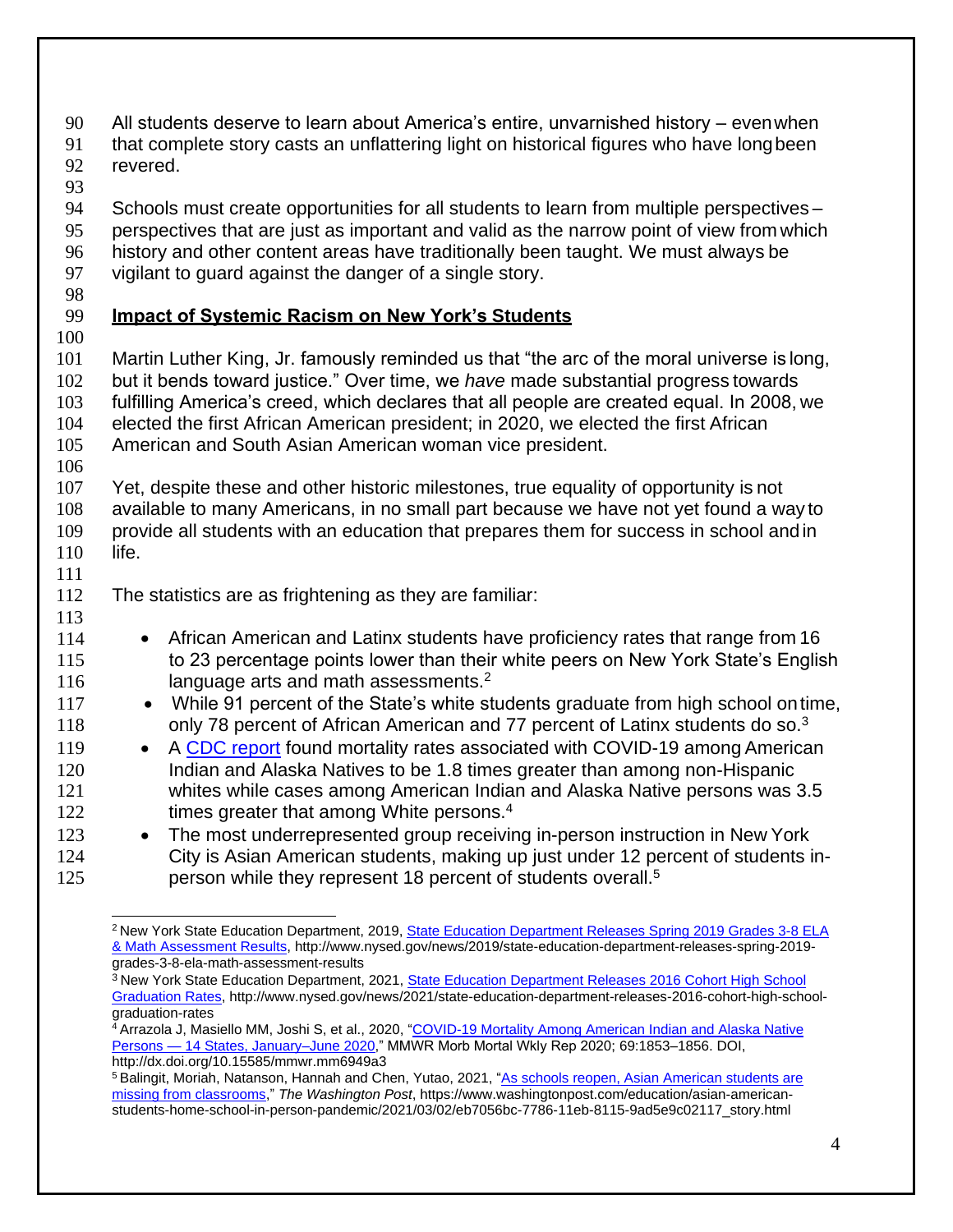- The consequences of these disparities are devastating. For example: • In 2019, 40 percent of white Americans held a bachelor's degree, while only 26 percent of African Americans and 19 percent of Hispanic Americans did so, as well.<sup>[6](#page-6-0)</sup> 131 • While approximately eight percent of white Americans live in poverty, 18 percent 132 of Latinx and 21 percent of African Americans do.<sup>[7](#page-6-1)</sup> 133 • Perhaps most troubling, "in 2018 African Americans represented 33 percent of the sentenced prison population, nearly triple their 12 percent share of the U.S. adult population. Whites accounted for 64 percent of adults but 30 percent of prisoners. And while Hispanics represented 16 percent of the adult population, 137 they accounted for 23 percent of inmates."<sup>[8](#page-6-2)</sup> There are individuals behind each of these data points. Some of them were provided with the educational opportunities and supports they needed to thrive in school; many were not. The data are a stark reminder of the difficult work that remains; they can and 142 should be used to expose the inequities that persist throughout the system. The Department, and the schools and districts it oversees, must use data to establish clear expectations for students and their families. They must set goals and targets that are connected to academic attainment and growth. *The work we do must always focus on outcomes – and the outcome that matters most in our education system is student learning.* However, merely reporting the numbers can cause us to focus on the symptoms of structural, institutional, and systemic inequities, losing sight of what lies beneath the surface, at the deeper policy level. For example, discussions of New York's "achievement gap" can be misinterpreted if we fail to account for the lack of student opportunities to learn. As New York's education policymakers, it is our responsibility to go deeper than the numbers might initially reveal; we must also examine and address the *root causes* of the persistent disparities that impact student and life outcomes. We know that students who attend under-resourced schools do not achieve at the same level as students who attend fully resourced schools. We must stop repeating the same
- actions that have produced these results.
- 

<span id="page-6-0"></span>U.S. Census Bureau, 2020, [U.S. Census Bureau Releases New Educational Attainment Data,](https://www.census.gov/newsroom/press-releases/2020/educational-attainment.html)

https:/[/www.census.gov/newsroom/press-releases/2020/educational-attainment.html](http://www.census.gov/newsroom/press-releases/2020/educational-attainment.html)

<span id="page-6-1"></span><sup>&</sup>lt;sup>7</sup> Stebbins, Samuel and Frohlich, Thomas C., 2019, ["The poverty rates for every group in the US: From age and sex](https://www.usatoday.com/story/money/2019/11/06/united-states-poverty-rate-for-every-group/40546247/) [to citizenship status,"](https://www.usatoday.com/story/money/2019/11/06/united-states-poverty-rate-for-every-group/40546247/) *USA Today*, https:[//www.usatoday.com/story/money/2019/11/06/united-states-poverty-rate-for](http://www.usatoday.com/story/money/2019/11/06/united-states-poverty-rate-for-)every-group/40546247/

<span id="page-6-2"></span><sup>&</sup>lt;sup>8</sup> Gramlich, John, 2019, ["The Gap Between the Number of Blacks and Whites in Prison is Shrinking,"](https://www.pewresearch.org/fact-tank/2019/04/30/shrinking-gap-between-number-of-blacks-and-whites-in-prison/) The Pew Research Center, https:/[/www.pewresearch.org/fact-tank/2019/04/30/shrinking-gap-between-number-of-blacks-and](http://www.pewresearch.org/fact-tank/2019/04/30/shrinking-gap-between-number-of-blacks-and-)whites-in-prison/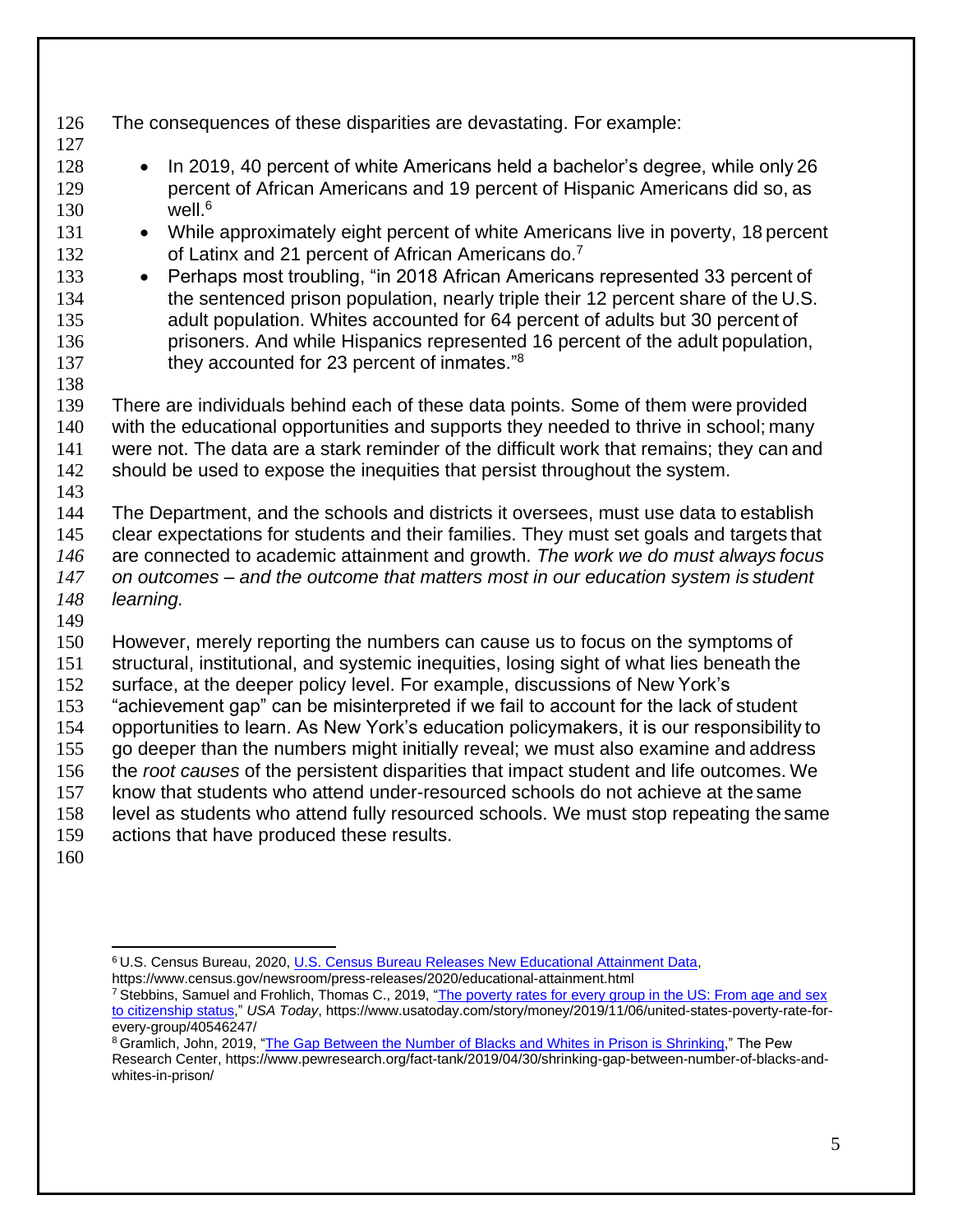### <span id="page-7-0"></span>**Diversity, Equity, and Inclusion**

 *The Board of Regents and the New York State Education Department have come to understand that the results we seek for all our children can never be fully achieved unless we re-focus every facet of our work through an equity and inclusion lens (see also New York State's Every Student Succeeds Act Plan). This understanding has created an urgency around promoting equitable opportunities that help all children thrive. New York State understands that the responsibility of education is not only to prevent the exclusion of historically silenced, erased, and disenfranchised groups, but also to assist in the promotion and perpetuation of cultures, languages andways of knowing that have been devalued, suppressed, and imperiled by years of educational, social, political, economic neglect and other forms of oppression.[9](#page-7-2)* 

## <span id="page-7-1"></span>**Definitions**

The act of defining is often the direct attempt to make something definite, distinct, or

clear. Our purpose is not to restrict, but to provide clarity to the concepts of diversity,

equity, and inclusion. These definitions are not intended to be exhaustive. Rather, they

are meant to be foundational. The definitions listed below can be credited to the

University of California, Berkeley Center for Equity, Inclusion, and Diversity and the

University of Houston's Center for Diversity and Inclusion.

**Diversity:** *Includes but is not limited to race, color, ethnicity, nationality, religion,*

*socioeconomic status, veteran status, education, marital status, language, age, gender,*

184 gender expression, gender identity, sexual orientation, mental or physical ability, genetic

*information, and learning styles.*

 When thinking about diversity, it is important to note that the terminology has broadened over time. For example, ten years ago, diversity was synonymous with racial and ethnic minorities. Today, people we once referred to as "minorities" are now considered partof the global majority. Also, aspects such as socioeconomic status, gender identity,sexual orientation, and disability may be considered when referring to diverse populations.With

this broadened definition, inclusivity of someone's varied identities are considered.

**Equity:** *The guarantee of fair treatment, access, opportunity, and advancement for all*

 *while striving to identify and eliminate barriers that have prevented the full participation of all groups.*

- The principle of equity acknowledges that there are historically under-served and under-
- represented populations and that fairness regarding these unbalanced conditions is
- needed to assist equality in the provision of effective opportunities to all groups.

At its core, equity requires that we *create the opportunity* for all students to succeedand

 thrive in school no matter who they are, where they live, where they go to school, or where they come from.

<span id="page-7-2"></span><sup>&</sup>lt;sup>9</sup> New York State Education Department, 2018[, Culturally Responsive-Sustaining Education Framework.](http://www.nysed.gov/common/nysed/files/programs/crs/culturally-responsive-sustaining-education-framework.pdf) <http://www.nysed.gov/common/nysed/files/programs/crs/culturally-responsive-sustaining-education-framework.pdf>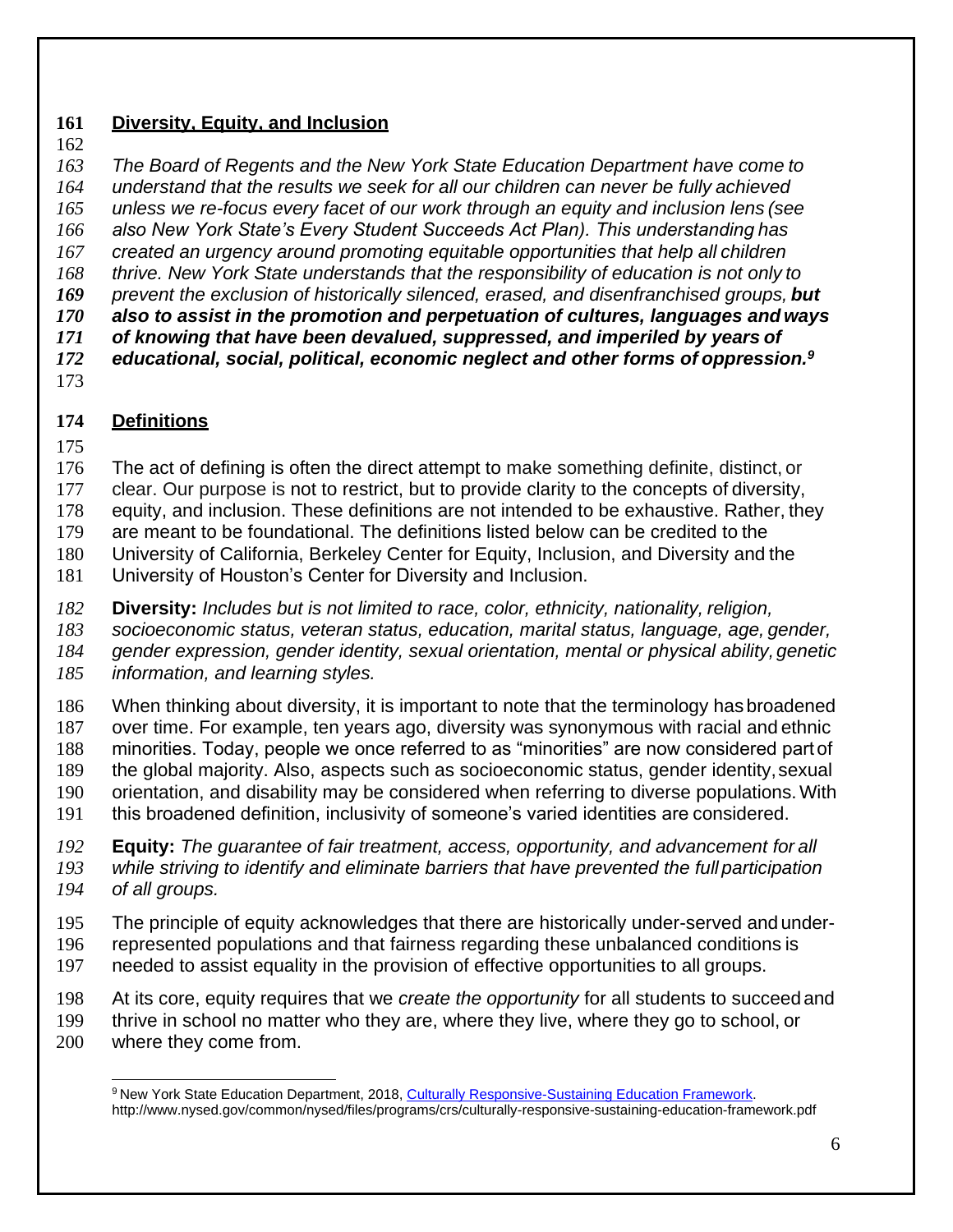**Inclusion:** *Authentically bringing traditionally excluded individuals and/or groups into*

- *processes, activities, and decision/policy making in a way that shares power and*
- *ensures equal access to opportunities and resources.*

 *Through this Framework, the Board of Regents asserts its expectation that all school districts will develop policies that advance diversity, equity, and inclusion – and that they will implement such policies with fidelity and urgency.*

# <span id="page-8-0"></span>**Role of the Board of Regents and NYS Education Department**

 The benefits that derive from creating diverse, equitable, and inclusive environments are certainly not limited to the school setting. It is difficult to imagine any institutionthat would not benefit from greater diversity, equity, and inclusiveness – and that includes the New York State Education Department. The Department has, of course, always adhered strictly to all laws and State policies regarding fairness in the workplace. But we must do more, for the good of the Department and its employees and as a model for

- 216 schools to emulate. We must lead by example.
- 

 The Board of Regents will establish a Diversity, Equity, and Inclusion Workgroup of the Board of Regents. The Workgroup will be representative of SED and the University of

- 220 the State of New York (USNY) and will provide policy direction and recommendations to 221 the full board on matters related to diversity, equity, and inclusion within SED and USNY.
- 

 NYSED's stated mission is "to raise the knowledge, skill, and opportunity of all the people in New York." In most states, the Education Department deals only with P-12 education. But in New York, we have a comprehensive system –USNY– to help us achieve this ambitious mission.

# <span id="page-8-1"></span>**The Role of School Districts**

 Districts have a critical role in elevating the issues of diversity, equity and inclusion; 232 setting policies; establishing data targets; reviewing and modifying their curricula; and more.[10](#page-8-2)

 We recognize that much of this work is *already* happening in districts across theState. District and school leaders, teachers, staff, students, and parents are working to create

- 237 school communities that are more diverse, more equitable, and more inclusive than ever
- before. Many of New York's education stakeholders and their organizations have elevated
- this issue to the very top of their agendas. Their efforts must be recognized and
- applauded.

<span id="page-8-2"></span>It is important to remember that in New York State, curricula are adopted locally; they are *not* mandated by the State.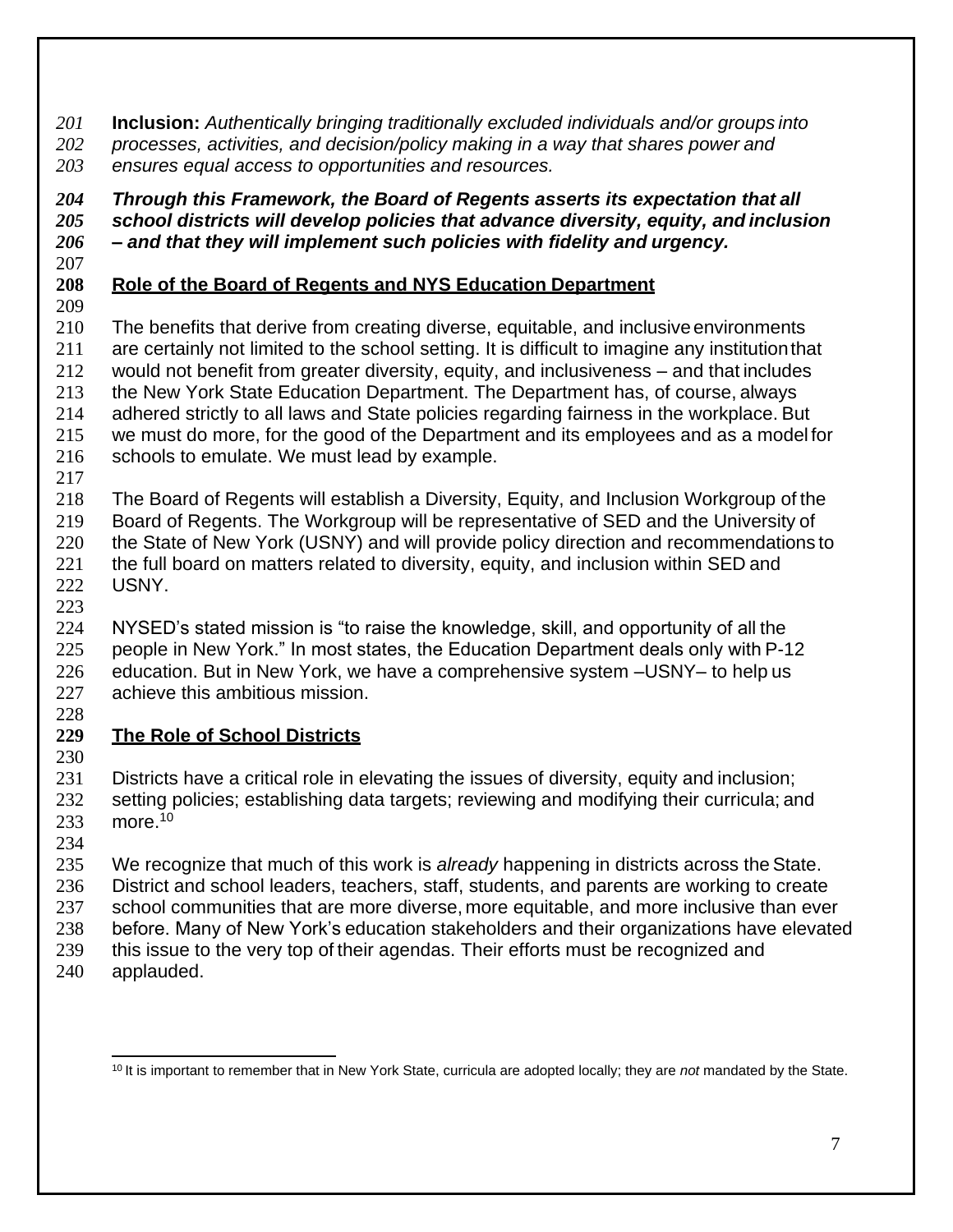<span id="page-9-0"></span>

| 241               | At the same time, however, some districts have not yet made diversity, equity, and                |
|-------------------|---------------------------------------------------------------------------------------------------|
| 242               | inclusion a priority in their schools. Others may simply be looking for the State to              |
| 243               | provide the guidance and tools they need to do so.                                                |
| 244<br>245<br>246 | Suggested Elements of a District's Diversity. Equity. and Inclusion Policy                        |
| 247               | This must be a comprehensive approach, taking into account the entirety of the                    |
| 248               | schooling process, including:                                                                     |
| 249               |                                                                                                   |
| 250               | <b>Governance:</b> Establishing a district Diversity, Equity and Inclusion Committee<br>$\bullet$ |
| 251               | representative of all stakeholders, including students.                                           |
| 252               |                                                                                                   |
| 253               | <b>Teaching and learning: Addressing the need for inclusive and culturally</b><br>$\bullet$       |
| 254               | responsive teaching and learning, including but not limited to:                                   |
| 255               |                                                                                                   |
| 256               | $\circ$ curricula in all content areas;                                                           |
| 257               | o books and instructional materials;                                                              |
| 258               | o pedagogical practices and professional development;                                             |
| 259               | o classroom grouping policies and practices;                                                      |
| 260               | o student support systems for all developmental pathways;                                         |
| 261               | o full and equitable opportunities to learn for all students; and                                 |
| 262               | o multiple assessment measures.                                                                   |
| 263               |                                                                                                   |
| 264               | As part of this work, districts may consider:                                                     |
| 265               |                                                                                                   |
| 266               | $\circ$ Specifically acknowledging the role that racism and bigotry have played, and              |
| 267               | continue to play, in the American story.                                                          |
| 268               | o Adopting a Culturally Responsive Sustaining (CR-S) Framework that                               |
| 269               | specifically embeds the ideals of diversity, equity, and inclusion by creating                    |
| 270               | student-centered learning environments that affirm cultural identities; fosters                   |
| 271               | positive academic outcomes; develops students' abilities to connect across                        |
| 272               | lines of difference; elevates historically marginalized voices; empowers                          |
| 273               | students as agents of social change; and contributes to individual student                        |
| 274               | engagement, learning, growth, and achievement through the cultivation of                          |
| 275               | critical thinking.                                                                                |
| 276               |                                                                                                   |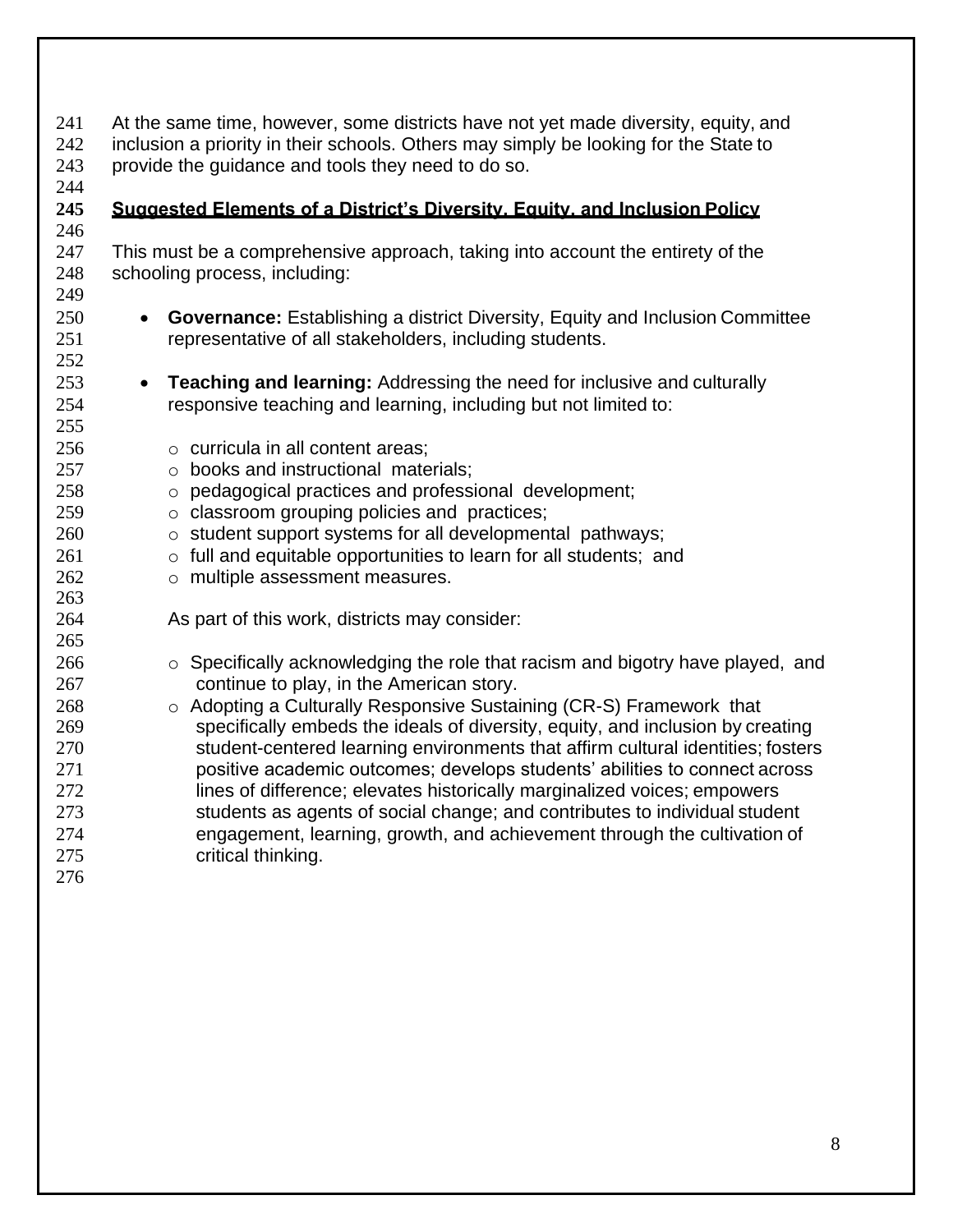| 277 | NYSED's own CR-S framework is grounded in four principles:                             |
|-----|----------------------------------------------------------------------------------------|
| 278 |                                                                                        |
| 279 | 1. Welcoming and Affirming Environment                                                 |
| 280 | 2. High Expectations and Rigorous Instruction                                          |
| 281 | 3. Inclusive Curriculum and Assessment                                                 |
| 282 | 4. Ongoing Professional Learning                                                       |
| 283 |                                                                                        |
| 284 | $\circ$ Ensuring coherent opportunities for students to actively participate in        |
| 285 | experiences that prepare them for a lifetime of civic engagement and social            |
| 286 | justice activism, including, for example, completing capstone projects. The            |
| 287 | materials developed by NYSED's Civic Readiness Task Force provide a                    |
| 288 | helpful foundation for this work.                                                      |
| 289 |                                                                                        |
| 290 | Family and community engagement: Ensuring family and community                         |
| 291 | engagement practices are based on mutual trust, confidence and respect.                |
| 292 |                                                                                        |
| 293 | Workforce Diversity: Practices and policies for the recruitment and retention of       |
| 294 | a diverse workforce in all areas and levels. A recent report released by the Albert    |
| 295 | Shanker Institute goes so far as to call teacher diversity a civil right for students. |
| 296 | This report argues that exposing students to a diverse range of teachers and           |
| 297 | school leaders reduces stereotypes and prepares students for an increasingly           |
| 298 | global society. A 2019 NYSED report is a helpful resource on this topic as well.       |
| 299 |                                                                                        |
|     |                                                                                        |
|     |                                                                                        |
| 300 | Diverse schools and learning opportunities: Take creative steps to enhance             |
| 301 | the level of socioeconomic and racial diversity within district schools (even if the   |
| 302 | district's student population is relatively homogeneous). Ensure coursework,           |
| 303 | programs, and activities are accessible to all students, regardless of their           |
| 304 | disability status, native language, income level, or any other basis.                  |
| 305 |                                                                                        |
| 306 | A 2019 compilation of data and research by The Century Foundation details              |
| 307 | some of the ways that racial and socioeconomic integration benefits students and       |
| 308 | the wider community, including:                                                        |
| 309 |                                                                                        |
| 310 | ○ Academic and Cognitive Benefits                                                      |
| 311 | On average, students in socioeconomically and racially diverse                         |
| 312 | schools - regardless of a student's own economic status - have                         |
| 313 | stronger academic outcomes than students in schools with                               |
| 314 | concentrated poverty.                                                                  |
| 315 |                                                                                        |
| 316 | <b>Civic and Social-Emotional Benefits</b><br>$\circ$                                  |
| 317 | Racially and socioeconomically diverse schools offer students                          |
| 318 | important social-emotional benefits by exposing them to peers of                       |
| 319 | different backgrounds. The increased tolerance and cross-cultural                      |
| 320 | dialogue that result from these interactions is beneficial for civil society.          |
| 321 |                                                                                        |